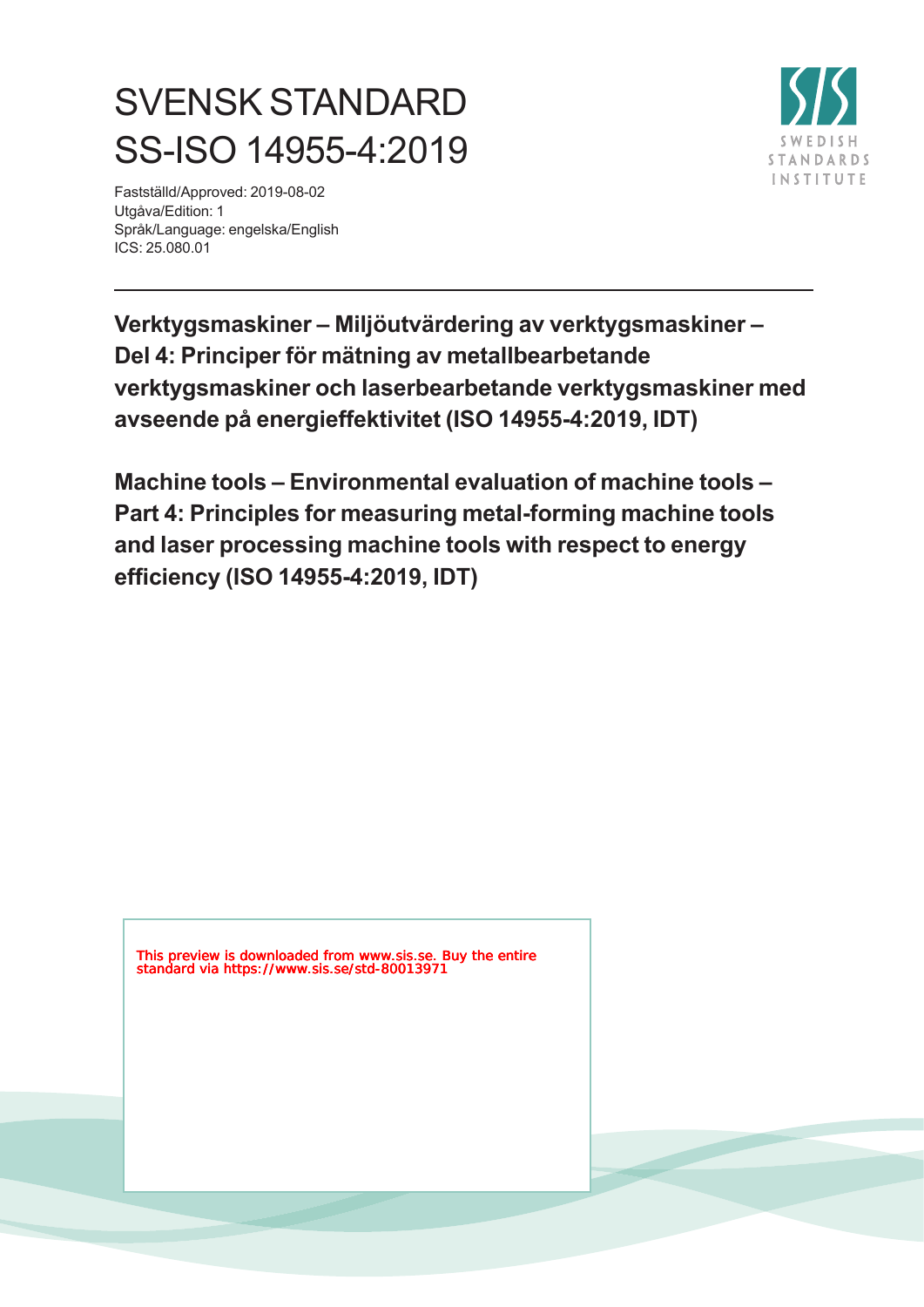## Standarder får världen att fungera

*SIS (Swedish Standards Institute) är en fristående ideell förening med medlemmar från både privat och offentlig sektor. Vi är en del av det europeiska och globala nätverk som utarbetar internationella standarder. Standarder är dokumenterad kunskap utvecklad av framstående aktörer inom industri, näringsliv och samhälle och befrämjar handel över gränser, bidrar till att processer och produkter blir säkrare samt effektiviserar din verksamhet.* 

#### **Delta och påverka**

Som medlem i SIS har du möjlighet att påverka framtida standarder inom ditt område på nationell, europeisk och global nivå. Du får samtidigt tillgång till tidig information om utvecklingen inom din bransch.

#### **Ta del av det färdiga arbetet**

Vi erbjuder våra kunder allt som rör standarder och deras tillämpning. Hos oss kan du köpa alla publikationer du behöver – allt från enskilda standarder, tekniska rapporter och standardpaket till handböcker och onlinetjänster. Genom vår webbtjänst e-nav får du tillgång till ett lättnavigerat bibliotek där alla standarder som är aktuella för ditt företag finns tillgängliga. Standarder och handböcker är källor till kunskap. Vi säljer dem.

#### **Utveckla din kompetens och lyckas bättre i ditt arbete**

Hos SIS kan du gå öppna eller företagsinterna utbildningar kring innehåll och tillämpning av standarder. Genom vår närhet till den internationella utvecklingen och ISO får du rätt kunskap i rätt tid, direkt från källan. Med vår kunskap om standarders möjligheter hjälper vi våra kunder att skapa verklig nytta och lönsamhet i sina verksamheter.

**Vill du veta mer om SIS eller hur standarder kan effektivisera din verksamhet är du välkommen in på www.sis.se eller ta kontakt med oss på tel 08-555 523 00.**

## Standards make the world go round

*SIS (Swedish Standards Institute) is an independent non-profit organisation with members from both the private and public sectors. We are part of the European and global network that draws up international standards. Standards consist of documented knowledge developed by prominent actors within the industry, business world and society. They promote cross-border trade, they help to make processes and products safer and they streamline your organisation.*

#### **Take part and have influence**

As a member of SIS you will have the possibility to participate in standardization activities on national, European and global level. The membership in SIS will give you the opportunity to influence future standards and gain access to early stage information about developments within your field.

#### **Get to know the finished work**

We offer our customers everything in connection with standards and their application. You can purchase all the publications you need from us - everything from individual standards, technical reports and standard packages through to manuals and online services. Our web service e-nav gives you access to an easy-to-navigate library where all standards that are relevant to your company are available. Standards and manuals are sources of knowledge. We sell them.

#### **Increase understanding and improve perception**

With SIS you can undergo either shared or in-house training in the content and application of standards. Thanks to our proximity to international development and ISO you receive the right knowledge at the right time, direct from the source. With our knowledge about the potential of standards, we assist our customers in creating tangible benefit and profitability in their organisations.

**If you want to know more about SIS, or how standards can streamline your organisation, please visit www.sis.se or contact us on phone +46 (0)8-555 523 00**



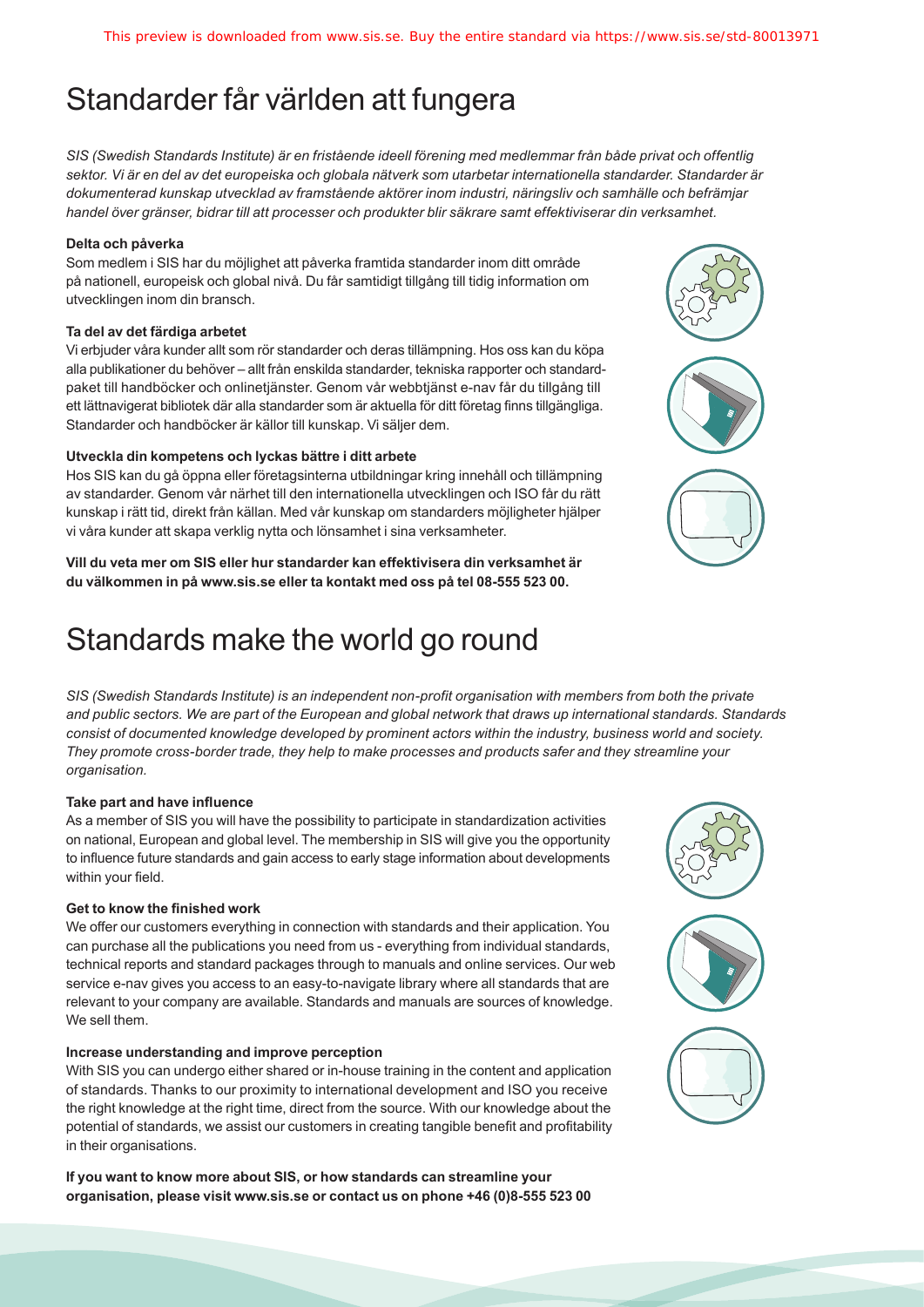Den internationella standarden ISO 14955-4:2019 gäller som svensk standard. Detta dokument innehåller den officiella engelska versionen av ISO 14955-4:2019.

The International Standard ISO 14955-4:2019 has the status of a Swedish Standard. This document contains the official English version of ISO 14955-4:2019.

© Copyright/Upphovsrätten till denna produkt tillhör SIS, Swedish Standards Institute, Stockholm, Sverige. Användningen av denna produkt regleras av slutanvändarlicensen som återfinns i denna produkt, se standardens sista sidor.

© Copyright SIS, Swedish Standards Institute, Stockholm, Sweden. All rights reserved. The use of this product is governed by the end-user licence for this product. You will find the licence in the end of this document.

*Upplysningar om sakinnehållet i standarden lämnas av SIS, Swedish Standards Institute, telefon 08-555 520 00. Standarder kan beställas hos SIS som även lämnar allmänna upplysningar om svensk och utländsk standard.*

*Information about the content of the standard is available from the Swedish Standards Institute (SIS), telephone +46 8 555 520 00. Standards may be ordered from SIS, who can also provide general information about Swedish and foreign standards.*

Denna standard är framtagen av kommittén för Uppmätning av verktygsmaskiner, SIS/TK 491.

Har du synpunkter på innehållet i den här standarden, vill du delta i ett kommande revideringsarbete eller vara med och ta fram andra standarder inom området? Gå in på www.sis.se - där hittar du mer information.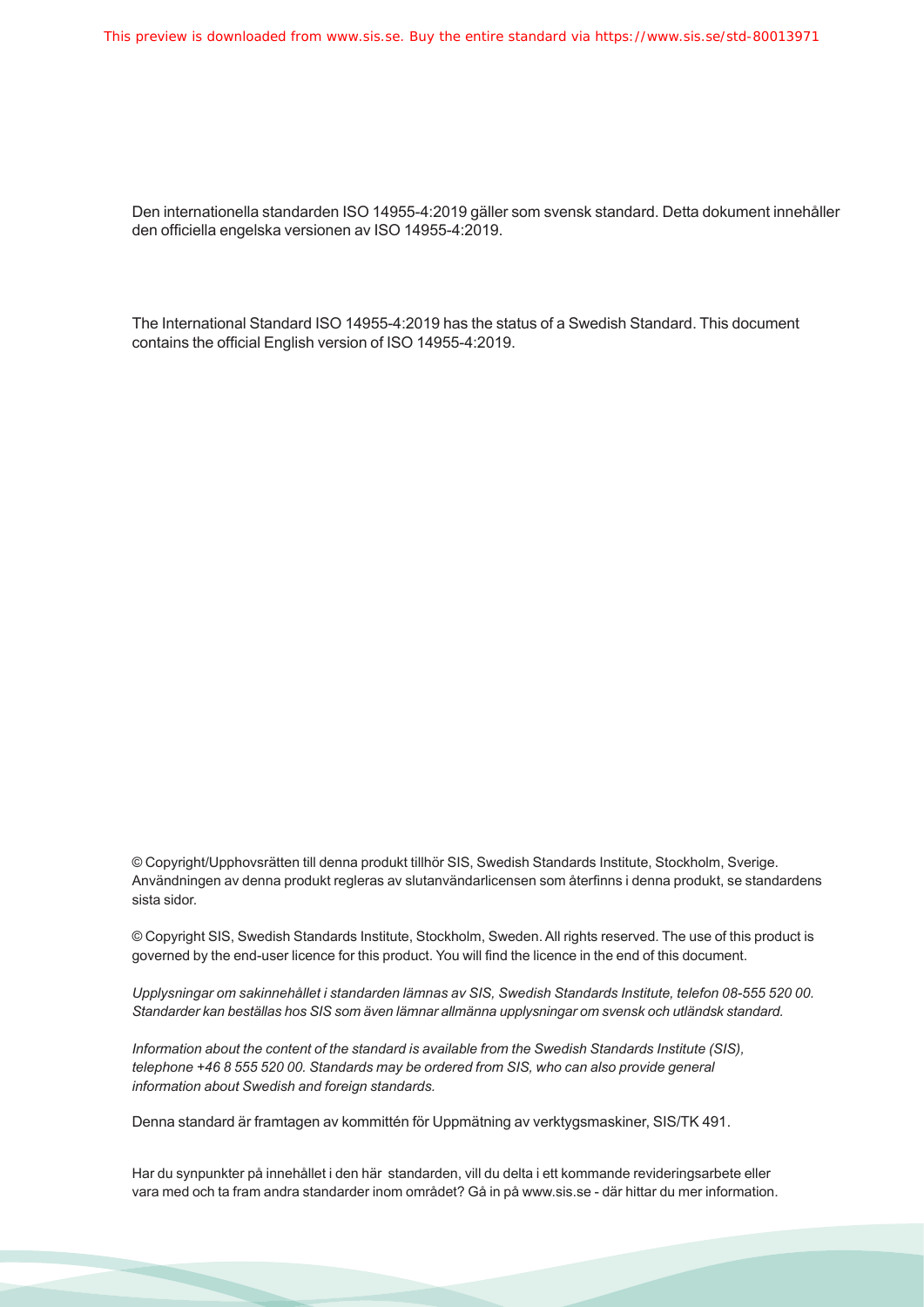## **Contents**

| 1                       |     |                |                                                                          |  |  |
|-------------------------|-----|----------------|--------------------------------------------------------------------------|--|--|
| $\overline{2}$          |     |                |                                                                          |  |  |
| 3                       |     |                |                                                                          |  |  |
|                         |     |                |                                                                          |  |  |
| $\overline{\mathbf{4}}$ | 4.1 |                |                                                                          |  |  |
|                         | 4.2 |                |                                                                          |  |  |
|                         | 4.3 |                |                                                                          |  |  |
|                         | 4.4 |                |                                                                          |  |  |
|                         | 4.5 |                |                                                                          |  |  |
|                         | 4.6 |                |                                                                          |  |  |
|                         | 4.7 |                |                                                                          |  |  |
|                         | 4.8 |                |                                                                          |  |  |
| 5                       |     |                |                                                                          |  |  |
|                         | 5.1 |                |                                                                          |  |  |
|                         | 5.2 |                |                                                                          |  |  |
|                         |     | 5.2.1          |                                                                          |  |  |
|                         |     | 5.2.2          |                                                                          |  |  |
|                         |     | 5.2.3          |                                                                          |  |  |
|                         |     | 5.2.4          |                                                                          |  |  |
|                         |     | 5.2.5          |                                                                          |  |  |
|                         |     | 5.2.6          | Reference and test cycle for hydraulic (servo) presses in PROCESSING 10  |  |  |
|                         |     | 5.2.7          | Reference and test cycle for mechanical (servo) presses in PROCESSING 11 |  |  |
|                         |     | 5.2.8          |                                                                          |  |  |
|                         | 5.3 |                |                                                                          |  |  |
|                         |     | 5.3.1<br>5.3.2 |                                                                          |  |  |
|                         |     | 5.3.3          |                                                                          |  |  |
|                         |     | 5.3.4          |                                                                          |  |  |
|                         |     | 5.3.5          |                                                                          |  |  |
|                         |     | 5.3.6          | Reference and test cycle of hydraulic (servo)/mechanical (servo) press   |  |  |
|                         |     |                |                                                                          |  |  |
|                         | 5.4 |                |                                                                          |  |  |
|                         |     | 5.4.1          |                                                                          |  |  |
|                         |     | 5.4.2          |                                                                          |  |  |
|                         |     | 5.4.3          |                                                                          |  |  |
|                         |     | 5.4.4          |                                                                          |  |  |
|                         |     | 5.4.5          |                                                                          |  |  |
|                         | 5.5 |                |                                                                          |  |  |
|                         |     | 5.5.1          |                                                                          |  |  |
|                         |     | 5.5.2          |                                                                          |  |  |
|                         |     | 5.5.3          |                                                                          |  |  |
|                         |     | 5.5.4          |                                                                          |  |  |
|                         |     | 5.5.5          | Reference and test cycle for turret punch presses in operating           |  |  |
|                         |     |                |                                                                          |  |  |
|                         | 5.6 |                |                                                                          |  |  |
|                         |     | 5.6.1          |                                                                          |  |  |
|                         |     | 5.6.2          |                                                                          |  |  |
|                         |     | 5.6.3          |                                                                          |  |  |
|                         |     | 5.6.4          |                                                                          |  |  |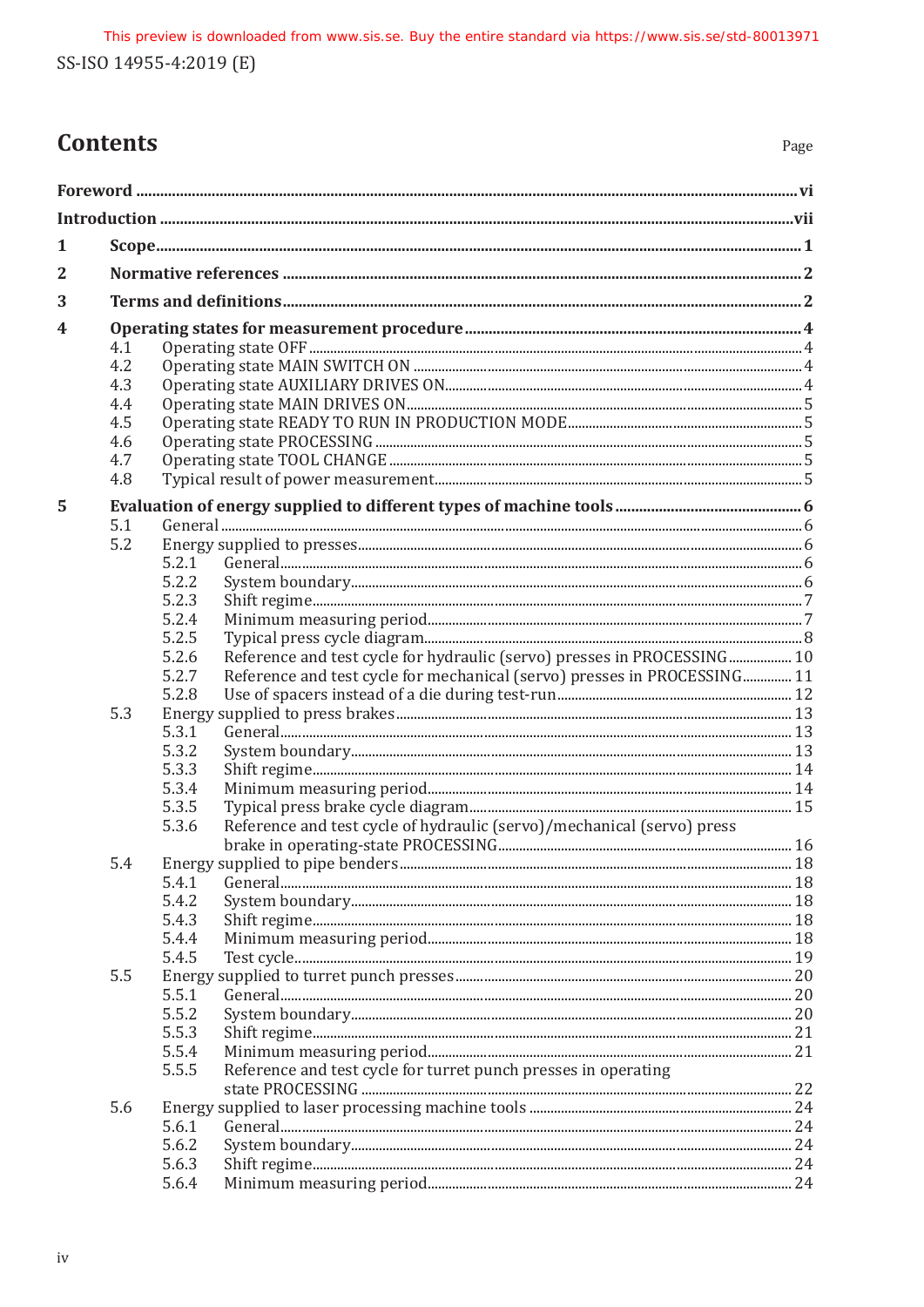|   |     | 5.6.5 Reference and test cycle for laser processing machine tools in operating |  |
|---|-----|--------------------------------------------------------------------------------|--|
|   |     |                                                                                |  |
|   | 5.7 |                                                                                |  |
|   |     |                                                                                |  |
|   |     |                                                                                |  |
|   |     |                                                                                |  |
| 6 |     |                                                                                |  |
|   |     |                                                                                |  |
|   |     |                                                                                |  |
|   |     |                                                                                |  |
|   |     |                                                                                |  |
|   |     |                                                                                |  |
|   |     |                                                                                |  |
|   |     |                                                                                |  |
|   |     |                                                                                |  |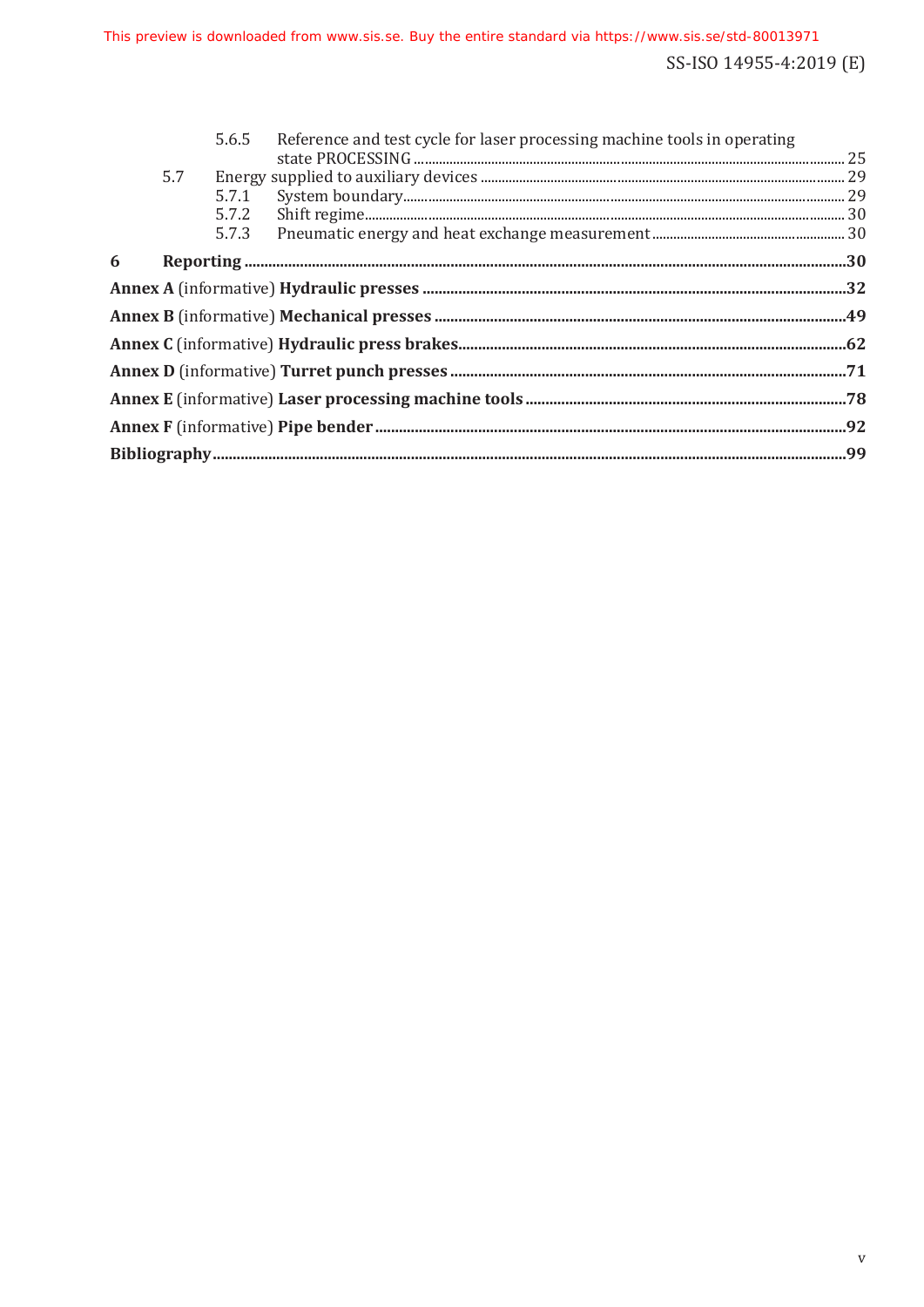## **Foreword**

ISO (the International Organization for Standardization) is a worldwide federation of national standards bodies (ISO member bodies). The work of preparing International Standards is normally carried out through ISO technical committees. Each member body interested in a subject for which a technical committee has been established has the right to be represented on that committee. International organizations, governmental and non-governmental, in liaison with ISO, also take part in the work. ISO collaborates closely with the International Electrotechnical Commission (IEC) on all matters of electrotechnical standardization.

The procedures used to develop this document and those intended for its further maintenance are described in the ISO/IEC Directives, Part 1. In particular, the different approval criteria needed for the different types of ISO documents should be noted. This document was drafted in accordance with the editorial rules of the ISO/IEC Directives, Part 2 (see [www.iso.org/directives\)](https://www.iso.org/directives-and-policies.html).

Attention is drawn to the possibility that some of the elements of this document may be the subject of patent rights. ISO shall not be held responsible for identifying any or all such patent rights. Details of any patent rights identified during the development of the document will be in the Introduction and/or on the ISO list of patent declarations received (see [www.iso.org/patents](https://www.iso.org/iso-standards-and-patents.html)).

Any trade name used in this document is information given for the convenience of users and does not constitute an endorsement.

For an explanation of the voluntary nature of standards, the meaning of ISO specific terms and expressions related to conformity assessment, as well as information about ISO's adherence to the World Trade Organization (WTO) principles in the Technical Barriers to Trade (TBT) see [www.iso](https://www.iso.org/foreword-supplementary-information.html) [.org/iso/foreword.html](https://www.iso.org/foreword-supplementary-information.html).

This document was prepared by Technical Committee ISO/TC 39, *Machine tools*.

Any feedback or questions on this document should be directed to the user's national standards body. A complete listing of these bodies can be found at [www.iso.org/members.html.](https://www.iso.org/members.html)

A list of all parts in the ISO 14955 series can be found on the ISO website.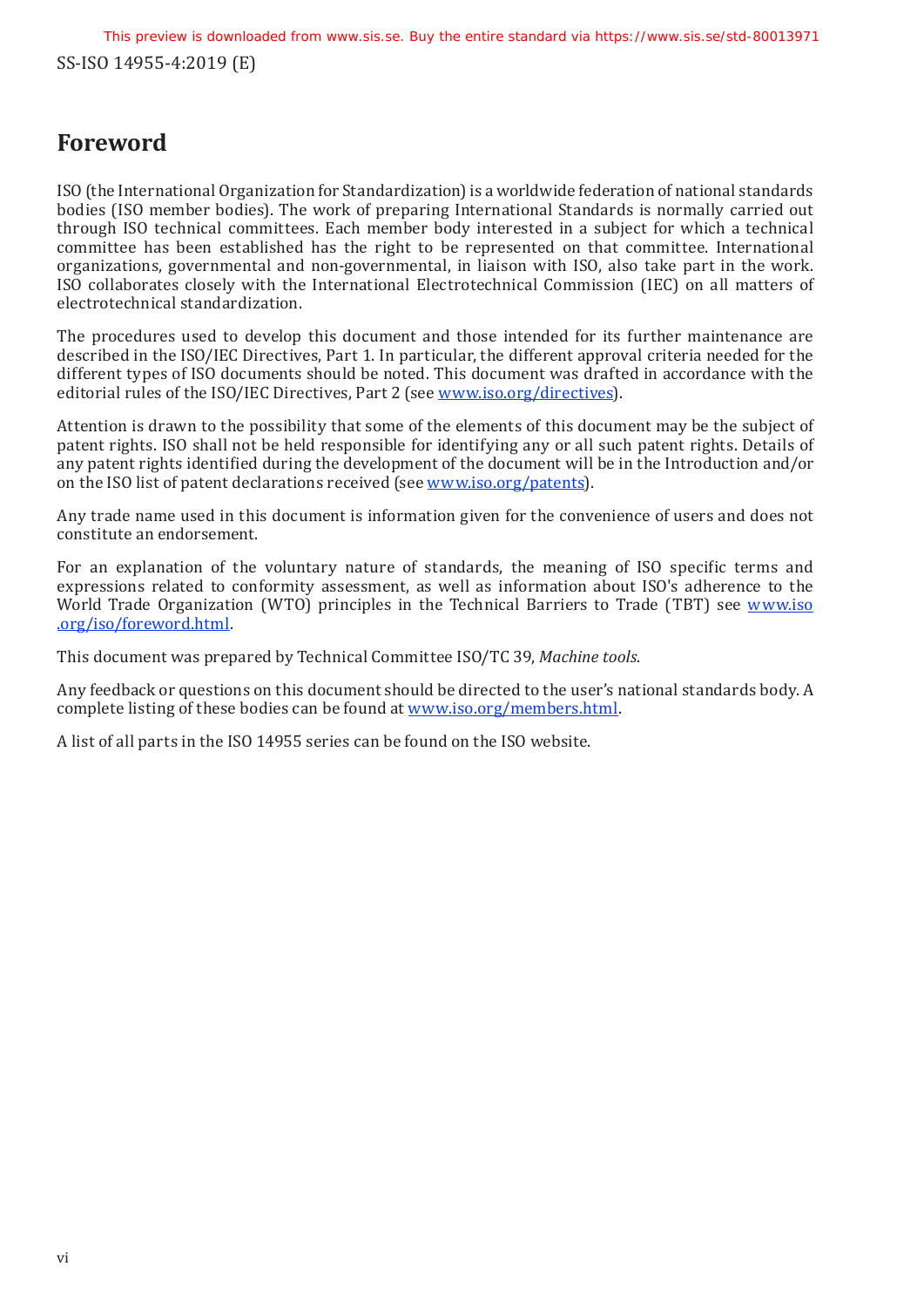## **Introduction**

As environmental impact is a common challenge for all products and natural resources become scarce, environmental performance criteria for machine tools need to be defined and the use of these criteria need to be specified.

Machine tools are complex products for used by industry to manufacture workpieces ready for use or semi-finished products. Their environmental impact includes waste raw material, use of auxiliary substances such as lubricants and other material flows as well as the conversion of electrical energy into heat, the dissipation of heat to the atmosphere or heat exchange by fluids and eventually the use of other resources such as compressed air.

Based on relevance considerations, the ISO 14955 series is focussed on environmental impacts during the use phase.

The performance of a machine tool as key data for investment is multi-dimensional regarding its economic value, its technical specification and its operating requirements, which are influenced by the specific application. The energy supplied to the same machine tool can vary depending on the workpiece manufactured and the conditions under which the machine tool is operated. Therefore, the environmental evaluation of a machine tool cannot be performed without considering of these aspects.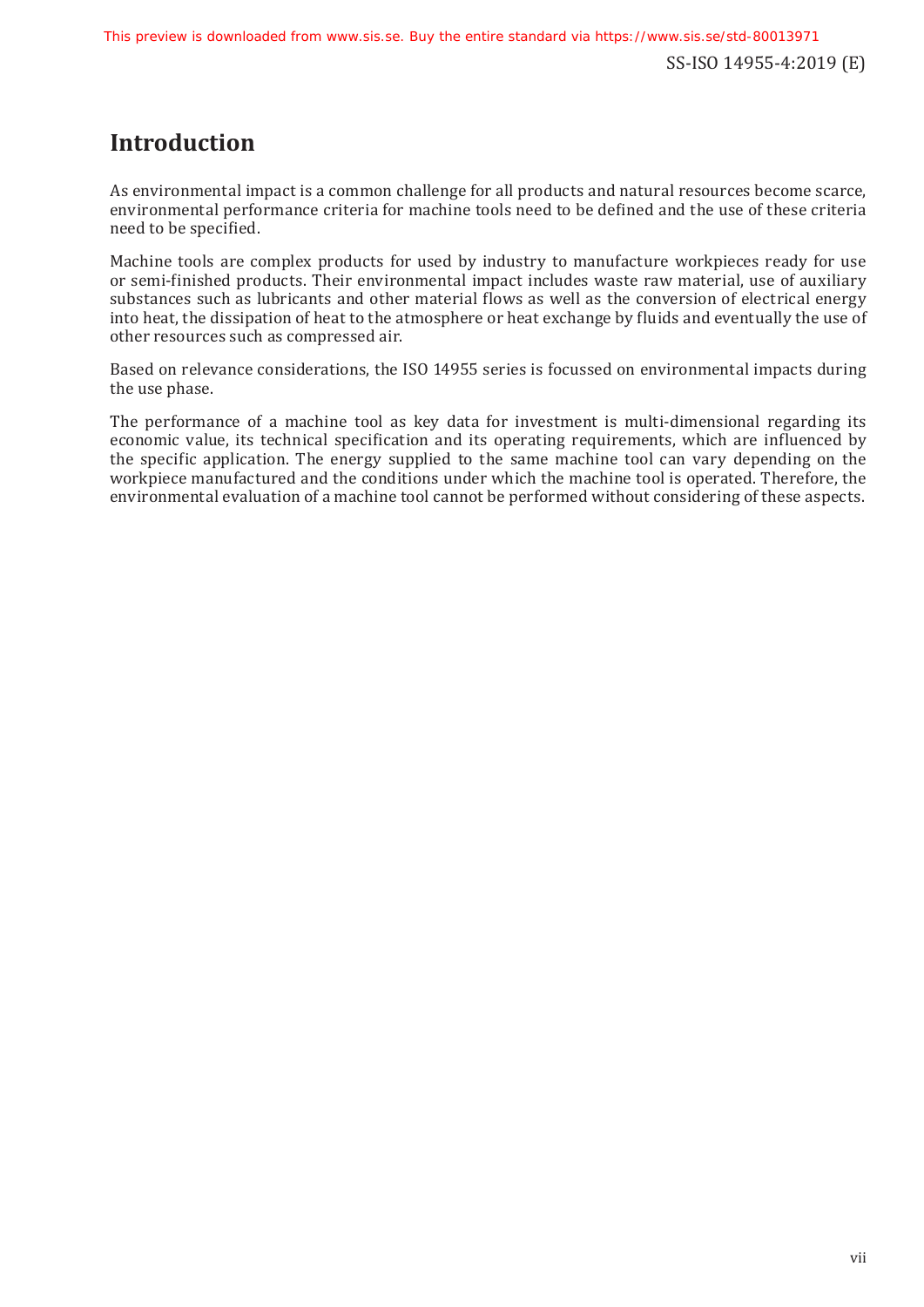This preview is downloaded from www.sis.se. Buy the entire standard via https://www.sis.se/std-80013971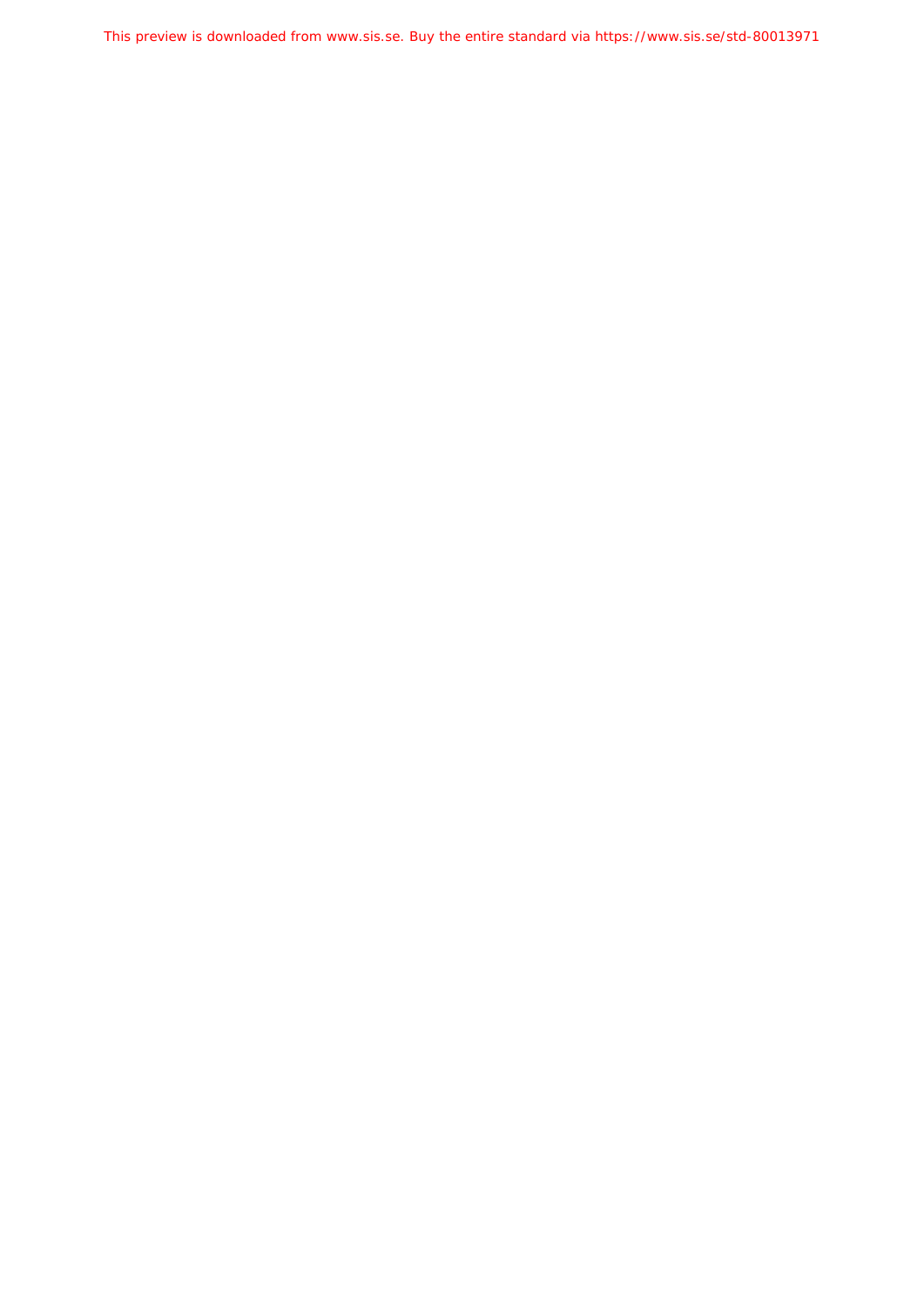## **Machine tools — Environmental evaluation of machine tools —**

## Part 4: **Principles for measuring metal-forming machine tools and laser processing machine tools with respect to energy efficiency**

## **1 Scope**

This document specifies technical requirements and measures for testing procedures for evaluation of energy required to be adopted by persons undertaking the design, manufacture and supply of metal forming and laser processing machine tools in order to achieve reproducible data about the energy supplied under specified conditions. Furthermore, it provides methods for quantifying the energy supplied to components in order to assign their share to generalized machine tool functions as described in ISO 14955-1.

Along with ISO 14955-1 and ISO 14955-2, it covers all significant energy requirements relevant to hydraulic (servo) and mechanical (servo) presses, turret punch presses and press brakes, pipe benders, laser processing machine tools, when they are used as intended and under the conditions foreseen by the manufacturer. Examples of how to perform energy evaluation on metal-forming machine tools are given in the annexes.

This document is applicable to machine tools which transmit force mechanically or transmit energy by laser light to cut, form, or work metal or other materials by means of dies attached to or operated by slides, punches or beams as well as to lasers ranging in size from small high speed machine tools producing small work-pieces to large relatively slow speed machine tools and large work-pieces. This document covers machine tools whose primary intended use is to work metal, but which can be used in the same way to work other materials (e.g. cardboard, plastic, rubber, leather, etc.).

It also applies to auxiliary devices supplied as an integral part of the machine tool and to machine tools which are part of an integrated manufacturing system where the energy required is comparable to those of machine tools working separately.

This document does not give test procedures for the energy requirements of tools or dies attached to the machine tools.

It is not applicable to machine tools whose principal designed purpose is:

- metal-cutting by milling, drilling or turning;
- metal-cutting by oxygen or water cutting;
- attaching a fastener, e.g. riveting, stapling or stitching;
- bending or folding by folding machine tools;
- straightening;
- extruding;
- drop forging or drop stamping;
- compaction of metal powder;
- single purpose punching machine tools designed exclusively for profiles, e.g. used in the construction industry;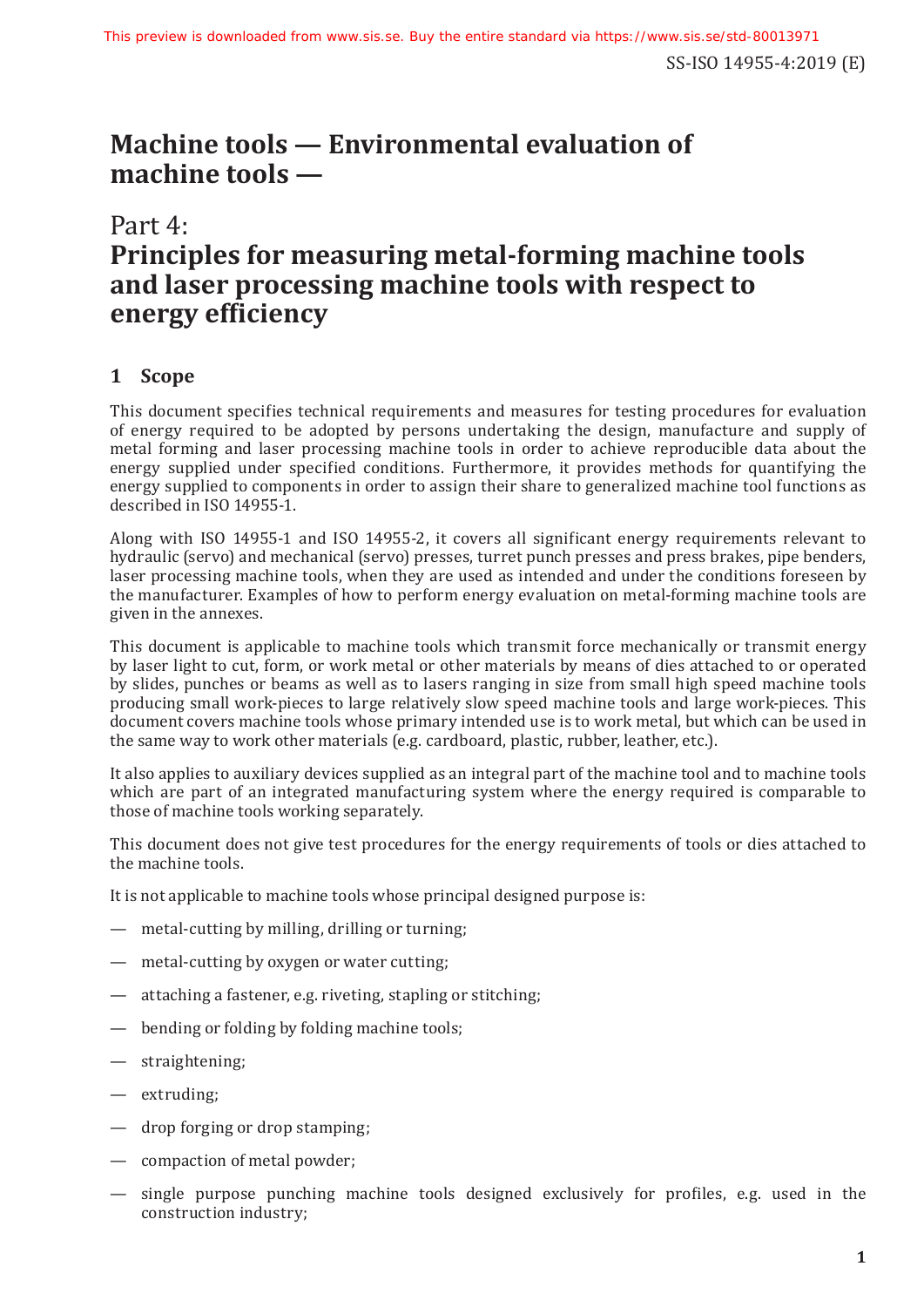- working by pneumatic hammer;
- working by pneumatic presses.

NOTE Mechanical servo presses are also known as servo electric presses.

## **2 Normative references**

The following documents are referred to in the text in such a way that some or all of their content constitutes requirements of this document. For dated references, only the edition cited applies. For undated references, the latest edition of the referenced document (including any amendments) applies.

ISO 14955-1, *Machine tools — Environmental evaluation of machine tools — Part 1: Design methodology for energy-efficient machine tools*

ISO 14955-2:2018, *Machine tools — Environmental evaluation of machine tools — Part 2: Methods for measuring energy supplied to machine tools and machine tool components*

## **3 Terms and definitions**

For the purposes of this document, the terms and definitions given in ISO 14955-1 and ISO 14955-2 and the following apply.

ISO and IEC maintain terminological databases for use in standardization at the following addresses:

- ISO Online browsing platform: available at [https://www.iso.org/obp](https://www.iso.org/obp/ui)
- IEC Electropedia: available at<http://www.electropedia.org/>

## **3.1**

**press**

machine tool designed or intended to transmit energy to a tool/punch for the purpose of the working (e.g. forming or shaping) of metal or other material worked in the same way between the tools

## **3.2**

## **hydraulic press**

### **hydraulic servo press**

*press* (3.1) designed or intended to transmit energy by linear movement between closing tools by hydraulic means

 $[SOURCE: ISO 16092-1:2017, 3.1.4, modified - The Note 1 to entry has been deleted.]$ 

## **3.3**

## **mechanical press**

*press* (3.1) designed or intended to transmit energy from a prime mover to a tool/punch by mechanical means using a clutch mechanism which transmits torque to impart motion of the flywheel to the slide

[SOURCE: ISO 16092-1:2017, 3.1.2, modified — The Note 1 to entry has been deleted.]

## **3.4**

## **mechanical servo press**

*press* (3.1) designed or intended to transmit energy to a tool/punch by mechanical means using a servo drive mechanism without clutch mechanism to generate torque to impart motion to the slide

[SOURCE: ISO 16092-1:2017, 3.1.3, modified — The Note 1 to entry has been deleted.]

## **3.5**

### **double action press**

*press* (3.1) containing a die cushion for deep drawing purposes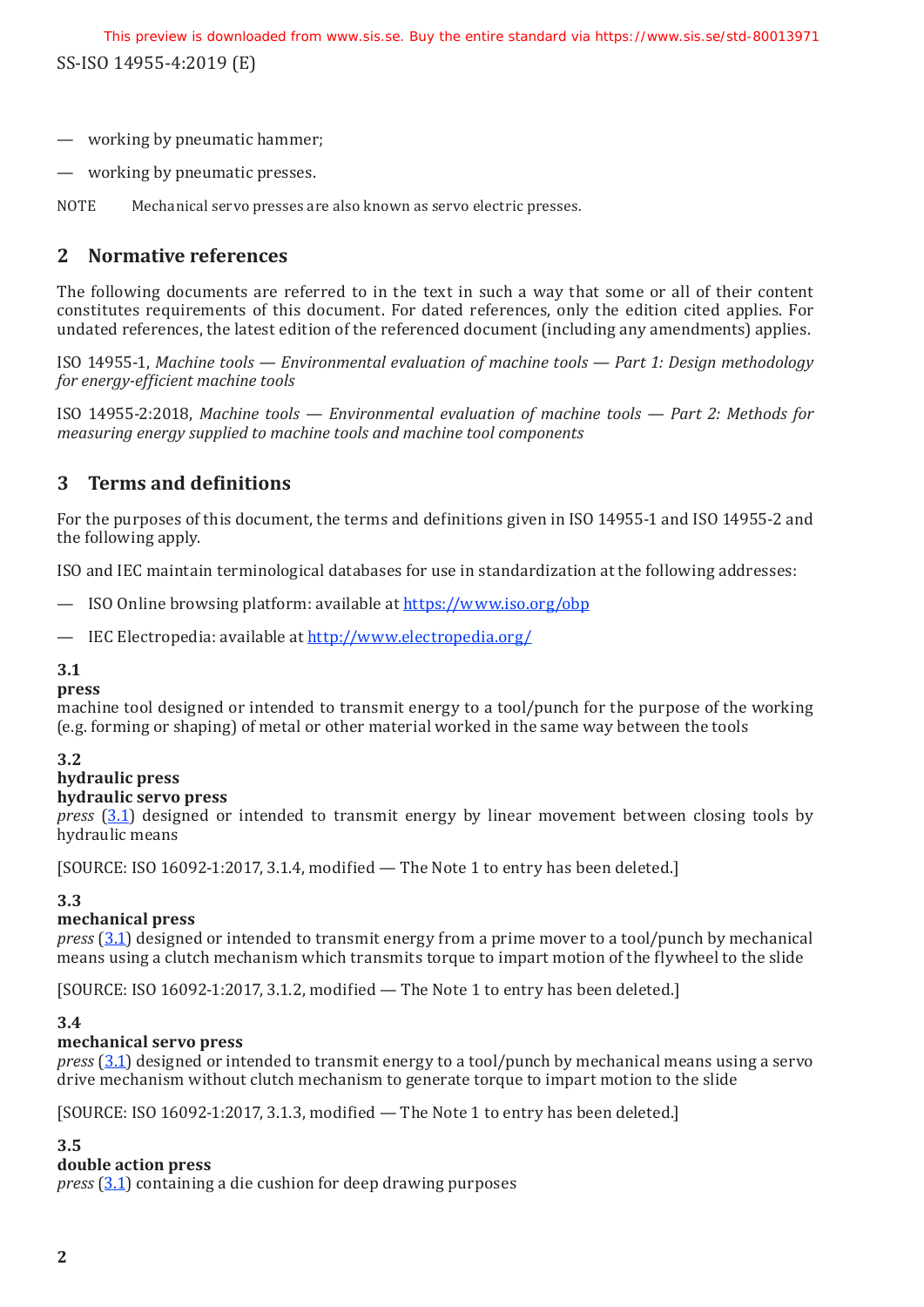## **3.6**

## **press brake**

machine tool designed or intended to transmit energy to the moving part of the tools by hydraulic means and/or mechanical means with or without using a servo drive mechanism, principally for the purpose of bending between narrow forming tools along straight lines

## **3.7**

## **pipe bender**

machine tool designed or intended to transmit energy to constrain or strain to tension by bending pipes

## **3.8**

## **turret punch press**

type of *press* (3.1) used to cut holes in material, which can be small and manually operated holding one simple die set, or very large and NC controlled with a single or multi-station turret holding a much larger and complex die set

## **3.9**

## **laser processing machine tool**

machine tool in which (an) embedded laser(s) provide(s) sufficient energy/power to melt, evaporate, or cause a phase transition in at least a part of the workpiece, and which has the functional and safety completeness to be ready-to-use

[SOURCE: ISO 11553-1:2005, 3.2 modified — "machine" is substituted by "machine tool"]

## **3.10**

## **slide/ram**

main reciprocating *press* (3.1) member which holds the tool/punch

[SOURCE: ISO 16092-1:2017, 3.2.12]

## **3.11**

## **beam**

main reciprocating press brake member which normally holds the punch on a down-stroking press brake, and which normally holds the die on an up-stroking press brake

[SOURCE: EN 12622:2009, 3.1.1]

## **3.12**

## **die cushion**

accessory for a die which accumulates and releases, or absorbs, force as required in some *press* (3.1) operations

[SOURCE: ISO 16092-1:2017, 3.2.6]

## **3.13**

### **tool/die**

device for imparting a desired shape, form, or finish to a material

EXAMPLE Hardened steel forms for producing the patterns on coins and medals by pressure, and the hollow moulds into which metal or plastic is forced.

## **3.14**

### **moving bolster**

movable plate carrying the *tools or dies* (3.13) and moving during tool change

### **3.15**

### **automation system**

system for loading and/or unloading of workpieces by highly automatic means, reducing human process intervention to a minimum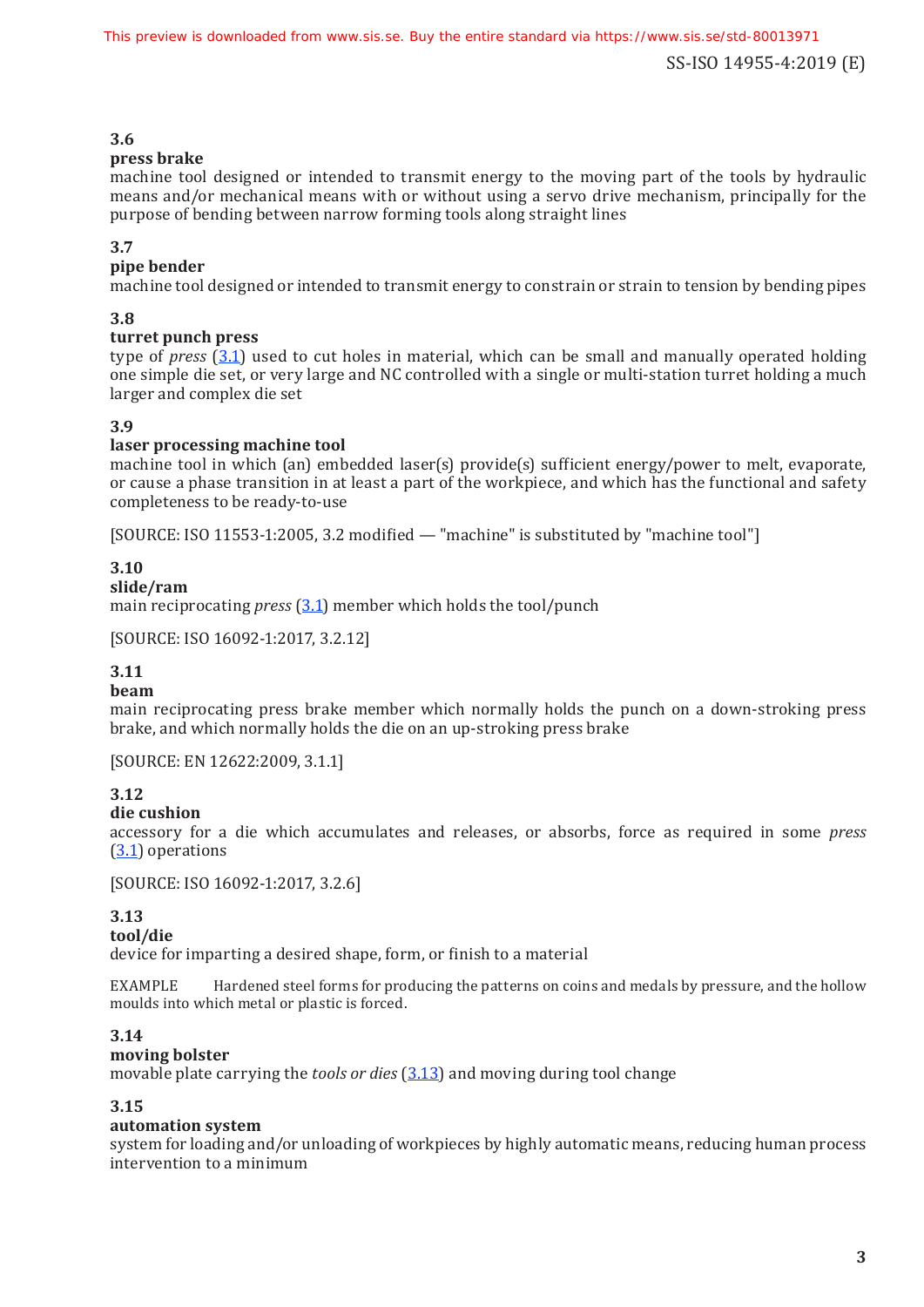SS-ISO 14955-4:2019 (E)

## **3.16**

## **spacer**

device to hold a space open [e.g. between slide and moving bolster or between slide and *die cushion* (3.12)] on hydraulic or mechanical presses

## **3.17**

## **regenerative circuit**

shaft side of a double action cylinder connected to the head side, so that fluid exiting the shaft side is added to the fluid entering the head side

## **3.18**

## **total power**

power applied to a machine tool component at the feeding point of the machine tool component

## **3.19**

## **power loss**

loss of power applied to a machine tool component, mostly transferred to heat (e.g. due to friction or throttle losses)

## **3.20**

## **inverter system**

system generating variable frequency to energize electric motors for variable speed, consisting of line reactor and/or line filter and the inverter itself

## **3.21**

## **dead centre**

point at which the tool/punch, during its travel, is:

- either nearest/closest to the die (generally, it corresponds to the end of the closing stroke), known as bottom dead centre (BDC);
- or furthest from the die (generally, it corresponds to the end of the opening stroke), known as top dead centre (TDC)

[SOURCE: ISO 16092-1:2017, 3.2.4]

## **4 Operating states for measurement procedure**

## **4.1 Operating state OFF**

The main switch shall be turned off during measurement.

## **4.2 Operating state MAIN SWITCH ON**

Main switch and control voltage are turned on. The power measured is mainly the power applied to the control system and includes the power applied in operating state OFF.

The power needed for air conditioning of the control cabinets depends on ambient conditions during measurement.

## **4.3 Operating state AUXILIARY DRIVES ON**

The auxiliary drives shall be turned on and the average power shall be measured over a time of at least 15 min. If auxiliary drives are used to charge accumulators for control pressure and an on/off-charging mode is used, the measurement shall be done at least for the time specified in the shift regime and at least 5 charging cycles. If an auxiliary drive is charging an accumulator system, the measurement shall cover at least five charging cycles.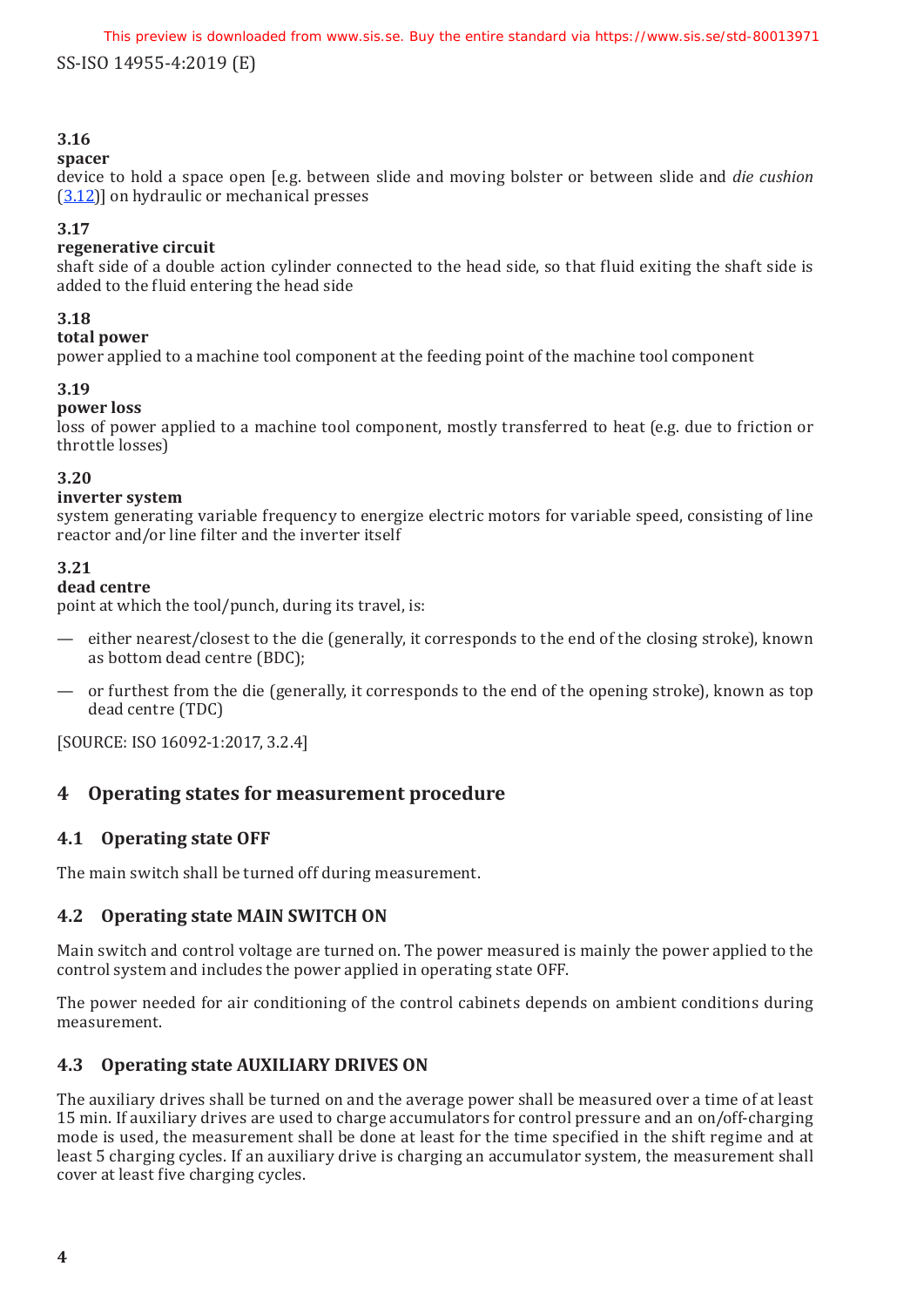The power measured includes the power applied to the control system when the main switch is on. The difference to the applied power in operating state "MAIN SWITCH ON" is the power applied to the auxiliary drives.

In laser processing machine tools, the oscillator and the chiller are turned on and the warm-up is performed until the heat generated by the oscillator and the heat dissipated by radiation/cooling is balanced.

NOTE The warm-up time can vary between different types of oscillators.

## **4.4 Operating state MAIN DRIVES ON**

The main drives shall be turned on and the average power shall be measured over a time specified in the shift regime.

If the main drives are controlled by inverters (e.g. servo motor) and a rotating drive leads directly to a movement (e.g. of the slide or die cushion), MAIN DRIVES ON is when main drives are powered with rotation speed zero.

The power measured includes the power applied when auxiliary drives are on. The difference to the applied power in operating state AUXILIARY DRIVES ON is the idling power applied to the main drives.

## **4.5 Operating state READY TO RUN IN PRODUCTION MODE**

The power measured includes the power applied to auxiliary functions, e.g. automation systems. The difference to the applied power in operating state MAIN DRIVES ON is the power applied to automation systems.

## **4.6 Operating state PROCESSING**

As this is the operating state the machine tool is designed for, the energy shall be determined by measurement at the system boundary.

The efficiency factor shall be calculated as described in Clause 5 for the different types of machine tools.

## **4.7 Operating state TOOL CHANGE**

Due to the fact that the tool change sequence is different from production cycle, TOOL CHANGE is seen as a separate operating state and the energy supplied in this state shall be measured. This measurement should be done using tools/dies with a mass typical for the press size and agreed upon between manufacturer and user.

The energy supplied during TOOL CHANGE may be determined using the methodology as described in ISO 14955-2.

## **4.8 Typical result of power measurement**

Figure 1 shows the result of a power measurement supplied in different operating states.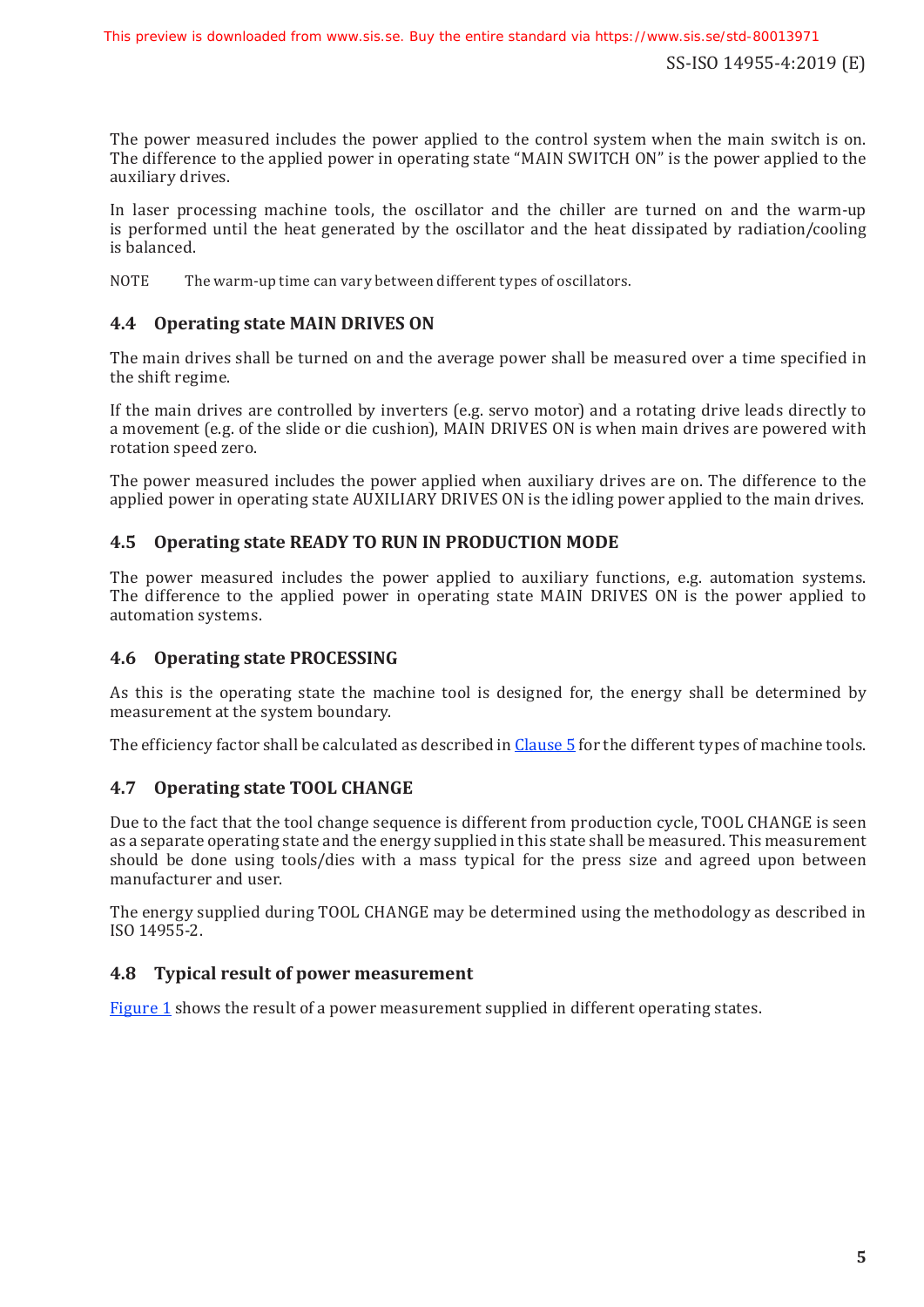SS-ISO 14955-4:2019 (E) This preview is downloaded from www.sis.se. Buy the entire standard via https://www.sis.se/std-80013971



## **Figure 1 — Typical average power supplied in different operating states**

## **5 Evaluation of energy supplied to different types of machine tools**

## **5.1 General**

Measuring equipment installed shall not reduce the level of safety of the machine tool[1][2][3].

NOTE This reduction can occur, for example, by bypassing of interlocking guard(s), modifications in the safety-related control system or installing stroke-initiating devices in place of two hand control devices.

## **5.2 Energy supplied to presses**

### **5.2.1 General**

Examples for hydraulic and mechanical presses are given in Annex A and Annex B.

### **5.2.2 System boundary**

The energy flow at the system boundary during test-run shall be as close as possible to the energy flow at the system boundary during production.

Figure 2 shows an example for the system boundary of a hydraulic (servo) and mechanical (servo) press.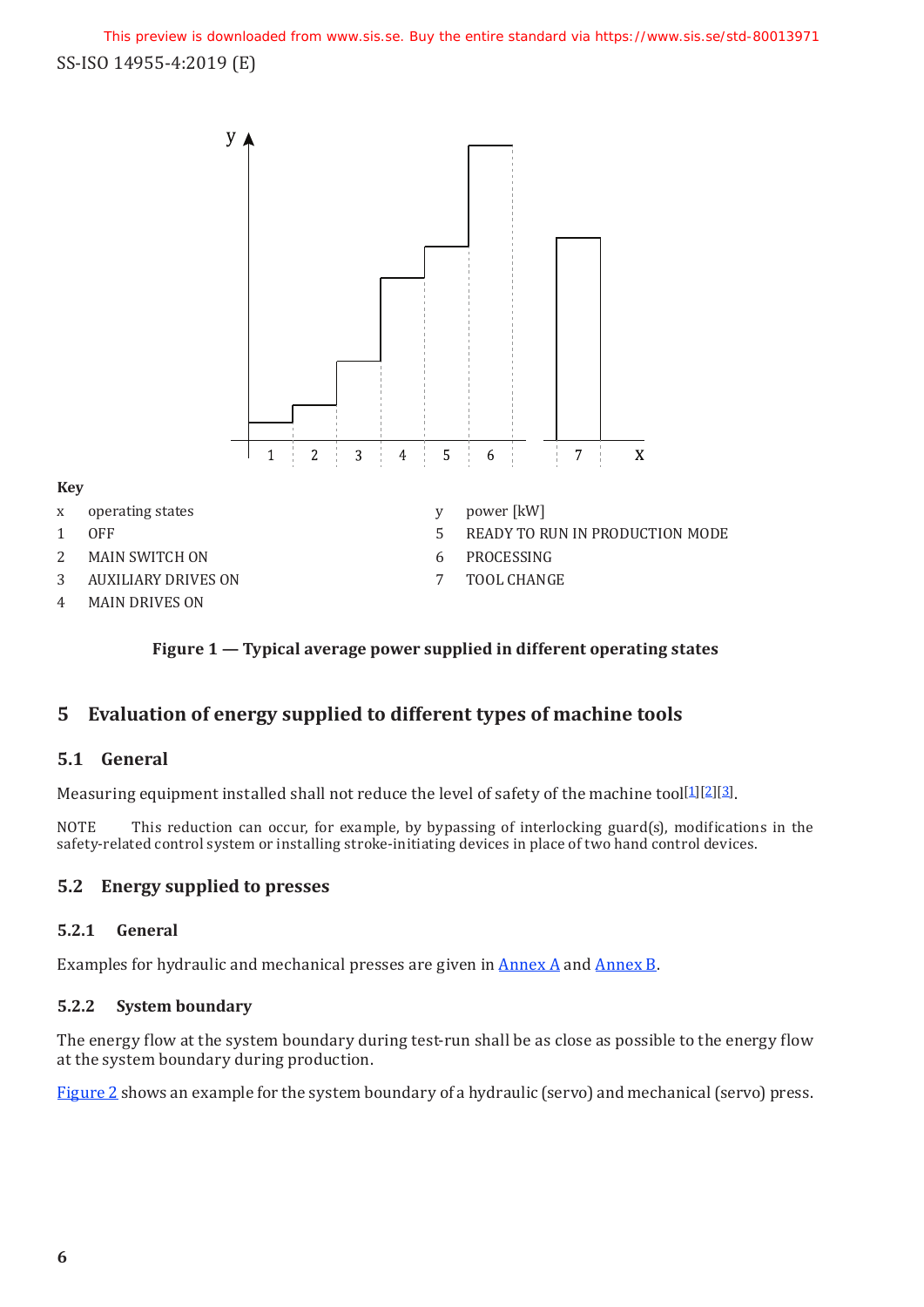

- 
- 2 machine tool component A, e.g. slide 7 electrical energy
- 3 machine tool component B, e.g. die cushion 8 compressed air
- 4 machine tool component C 9 heat exchange
- 5 machine tool component D
- 1 machine tool 6 system boundary
	-
	-
	-

## **Figure 2 — System boundary of hydraulic (servo) and mechanical (servo) presses**

The system boundary during the test-run does not include energy required for dies and/or die functions (e.g. workpiece lifters, die heating in cure processes, die cooling in hot forming processes). These die functions have a broad variety in terms of the type of energy required (e.g. electrical energy, hydraulic energy, steam, die coolant, workpiece lubricant flow) and the amount. Die functions depend on the process and the die itself and not on the machine tool.

## **5.2.3 Shift regime**

As shift regimes are dependent on the equipment (e.g. equipped with automatic or manual tool change) and therefore can be different for each machine tool and machine tool user (e.g. number of tool changes per shift), a specific shift regime according to ISO 14955-2:2018, 5.2.2, can be set up for measurement. The shift regime and the clustered shift regime shall be reported.

## **5.2.4 Minimum measuring period**

The default measuring period is the observation period. During measurement it can be decided to shorten the measuring period. In this case the energy supplied shall be extrapolated to match the respective shift regime. The reason for the shortening shall be stated, e.g. observation of a repetitive pattern or stabilization of power supplied after some time.

In a specific shift regime, the measuring periods for each operating state under stable conditions are at least as given in Table 1.

| <b>Operating state</b> | <b>Measuring period</b> |
|------------------------|-------------------------|
| 1:OFF                  | 5 min                   |
| 12: MAIN SWITCH ON     | 5 min                   |

### **Table 1 — Minimum measuring periods in specific shift regime**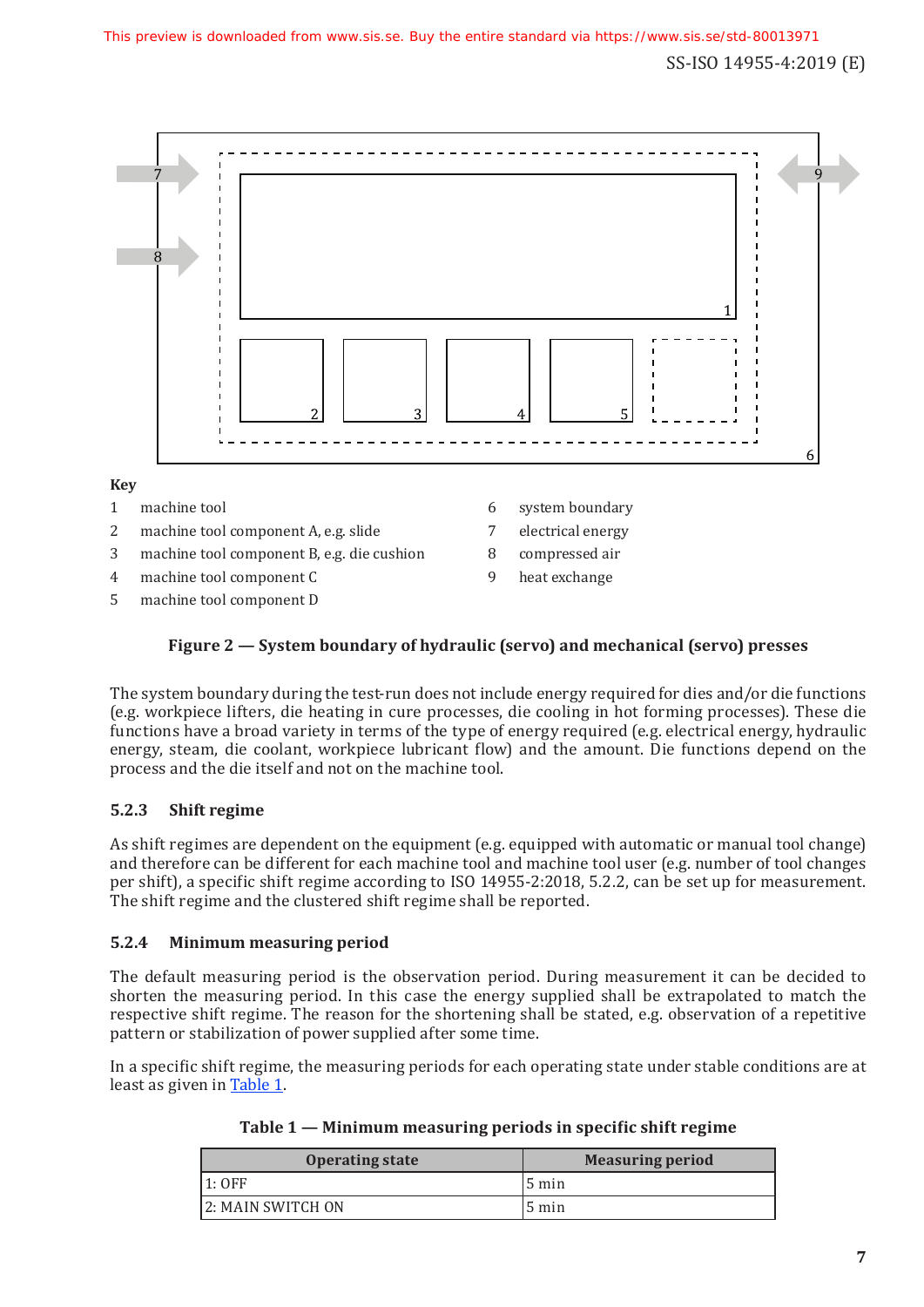| <b>Operating state</b>                                                | <b>Measuring period</b>         |
|-----------------------------------------------------------------------|---------------------------------|
| 3: AUXILLIARY DRIVES ON                                               | $10 \text{ min}$                |
| 4: MAIN DRIVES ON                                                     | $10 \text{ min}$                |
| 5: READY TO RUN IN PRODUCTION MODE                                    | $10 \text{ min}$                |
| 6: PROCESSING: INTERMITTENT RUN                                       | 30 min and 10 cycles            |
| 7: PROCESSING: CONTINOUS RUN<br>(Presses with automatic feeding only) | 30 min and 10 cycles            |
| 8: TOOL CHANGE                                                        | 1 complete tool change sequence |

## **Table 1** *(continued)*

The measuring time in operating state processing shall be at least 30 min. If less than 10 cycles are performed during this time (e.g. in presses for curing processes), the measuring shall continue until 10 complete cycles are performed.

In operating state processing, measurement shall be made on a cycling machine tool. Interruptions (e.g. by failure) leading to a total time of measurement interruption longer than 10 % of the scheduled measuring time requires a restart of the measurement. A total interruption time less than or equal to 10 % of the scheduled measuring time shall prolong the measuring period.

## **5.2.5 Typical press cycle diagram**

Due to the fact that deep drawing processes are one of the most run processes on presses worldwide, this example reflects a typical deep drawing process on a double action downstroking press (on upstroking presses, slide stroke is upside down and formulae are to be matched to this situation). Even if processes other than deep drawing or other presses than double action have different cycle diagrams, the principle of this cycle diagram remains valid.

If an energy recovery/energy saving feature can be disabled by the user, the measurement shall be performed having the energy recovery/energy saving feature engaged as well as disengaged.

In order to obtain detailed information about energy supplied and energy efficiency in the operating state PROCESSING, the press cycle shall be broken down in machine tool activities, see Figure 3.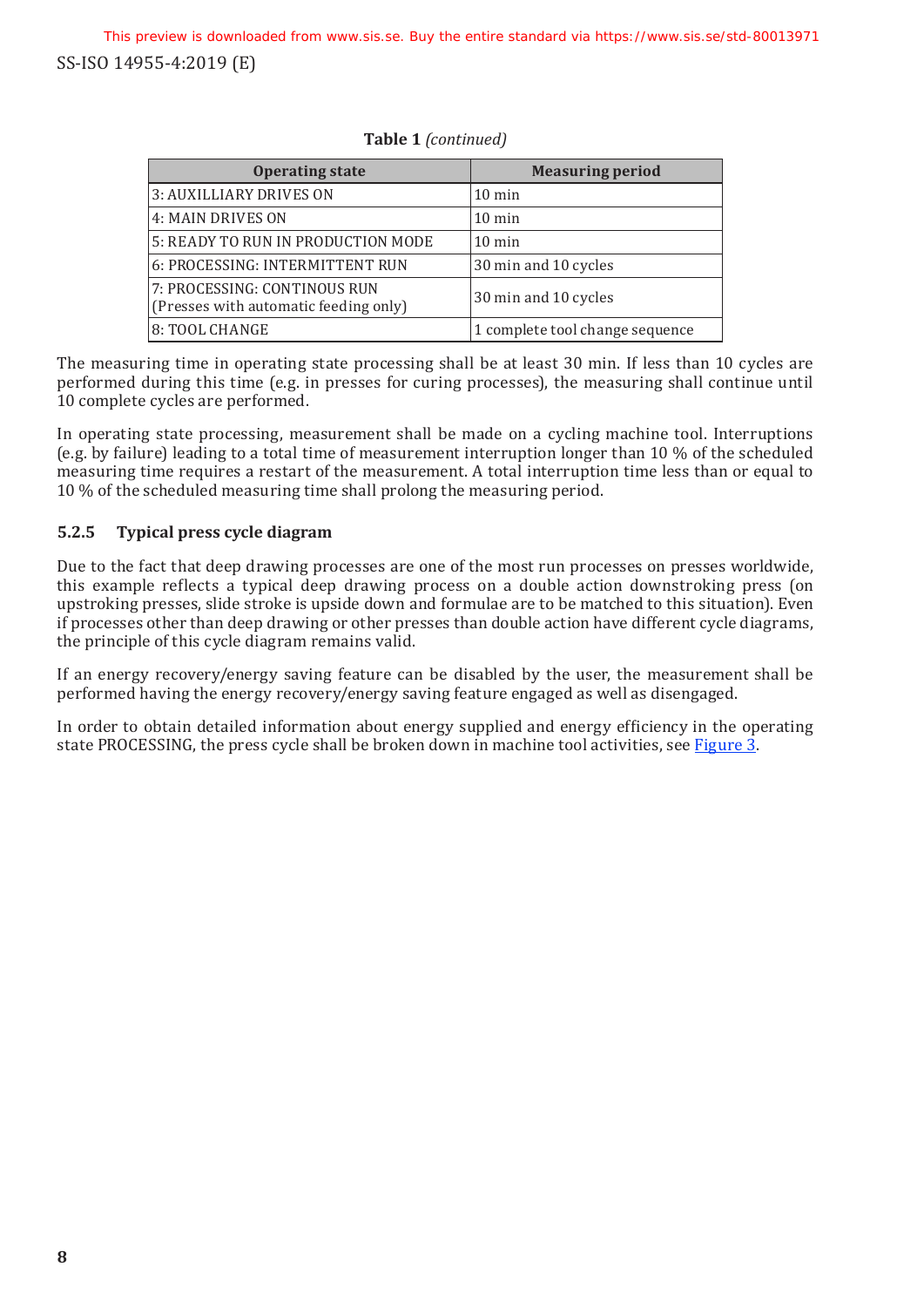

### **Key**

- S slide stroke
- SF slide force
- C cushion stroke
- CF cushion force
- *t* time
- 
- 2 machine tool activity 2: slide close: *Slide is closing the die.*
- 
- 
- 
- 6 machine tool activity 6: slide return: Slide moves back to TDC.
- 6a machine tool activity 6a: workpiece ejection: Die cushion lifts workpiece for unloading.
- cc complete cycle
- Y2 slide stroke between TDC and workpiece contact
- Y3 distance the cushion is displaced
- Y6 complete slide stroke

## **Figure 3 — Typical press cycle diagram with machine tool activities for a downstroking press**

1 machine tool activity 1: slide waiting in TDC: Slide is waiting for start signal while workpiece is loaded into die. 3 machine tool activity 3: forming: Slide is forming the workpiece and the cushion is displaced by the slide 4 machine tool activity 4: embossing: Slide applies set-force in BDC and starts BDC dwell time. 5 machine tool activity 5: decompression: Decompression of press frame, die cushion and slide cylinder (hydraulic press)/gear and drive mechanism (mechanical press). Decompression is not adjustable by the user.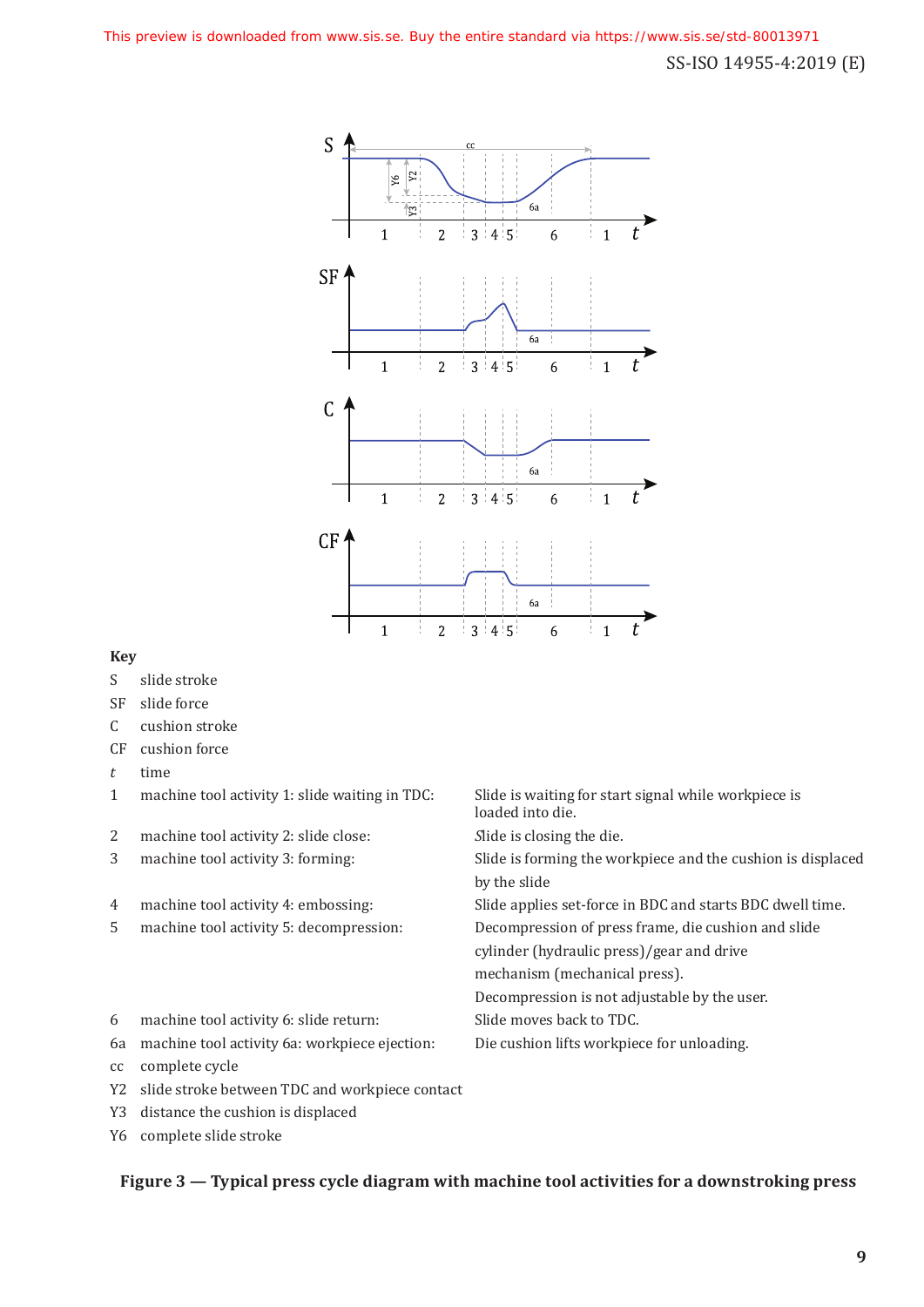SS-ISO 14955-4:2019 (E) This preview is downloaded from www.sis.se. Buy the entire standard via https://www.sis.se/std-80013971

## **5.2.6 Reference and test cycle for hydraulic (servo) presses in PROCESSING**

The press shall be measured in intermittent run and continuous run (press with automatic feeding) for a time period given in the shift regime, see Figure 4.



### **Key**

1 TDC dwell time

*t* time

## **Figure 4 — Typical press cycles for hydraulic presses**

Table 2 shows set-values for test cycle (if adjustable by the user, values in % are related to nominal value).

| <b>Machine tool</b><br>component | <b>Machine tool</b><br>activity             | <b>Parameter</b>                                                                                                | Set-value       |  |
|----------------------------------|---------------------------------------------|-----------------------------------------------------------------------------------------------------------------|-----------------|--|
|                                  |                                             | TDC dwell time for manual fed presses with a nominal cycle<br>time of less than 5 s                             | 1 <sub>s</sub>  |  |
|                                  | Waiting in TDC (1)                          | TDC dwell time for manual fed presses with a nominal cycle<br>time of equal or more than 5 s but less than 30 s | 4s              |  |
|                                  |                                             | TDC dwell time for manual fed presses with a nominal cycle<br>time of equal or more than 30 s                   | 8 <sub>s</sub>  |  |
|                                  |                                             | Closing stroke (Y2, % of nominal value)                                                                         | 60 %            |  |
|                                  | Closing $(2)$                               | Closing speed (% of nominal value)                                                                              | 100 %           |  |
|                                  |                                             | Working stroke (Y3, % of closing stroke)                                                                        | 20 %            |  |
| Slide                            | Working (3)                                 | Working speed (% of nominal value)                                                                              | 70 %            |  |
|                                  | BDC dwell time (4)                          | Force (% of nominal value)                                                                                      | 70 %            |  |
|                                  |                                             | Presses with a nominal cycle time of less than 5 s                                                              | 0.3 s           |  |
|                                  |                                             | Presses with a nominal cycle time of equal or more than<br>5 s but less than 30 s                               | 1 <sub>s</sub>  |  |
|                                  |                                             | Presses with a nominal cycle time of equal or more than<br>30 <sub>s</sub>                                      | 20 <sub>s</sub> |  |
|                                  | Return (6)                                  | Return stroke (Y6, % of nominal value)                                                                          | 80 %            |  |
|                                  |                                             | Return speed (% of nominal value)                                                                               | 100 %           |  |
|                                  | Die cushion stroke (Y3, % of nominal value) |                                                                                                                 |                 |  |
| Die cushion(s)                   | Die cushion force (% of nominal value)      |                                                                                                                 |                 |  |
|                                  | Die cushion force (% of nominal value)      |                                                                                                                 |                 |  |
| Automation<br>system             | Moving speed of all axis<br>80 %            |                                                                                                                 |                 |  |

|  | Table 2 - Settings for test cycle of hydraulic presses |  |  |  |
|--|--------------------------------------------------------|--|--|--|
|--|--------------------------------------------------------|--|--|--|

The press cycle shall take into account the intended manufacturing process (e.g. stamping, forging, curing) to allow realistic energy evaluation. If a press is designed for more than one manufacturing process (e.g. stamping and curing), energy evaluation shall be done for all processes the press is designed for.

On manually fed presses, the test cycle shall include the time needed for manual feeding (TDC dwell time). On presses with automatic loading/unloading, the test cycle shall imply the operation of the automation system and the TDC dwell time is depending on the cycle time of the automation system.